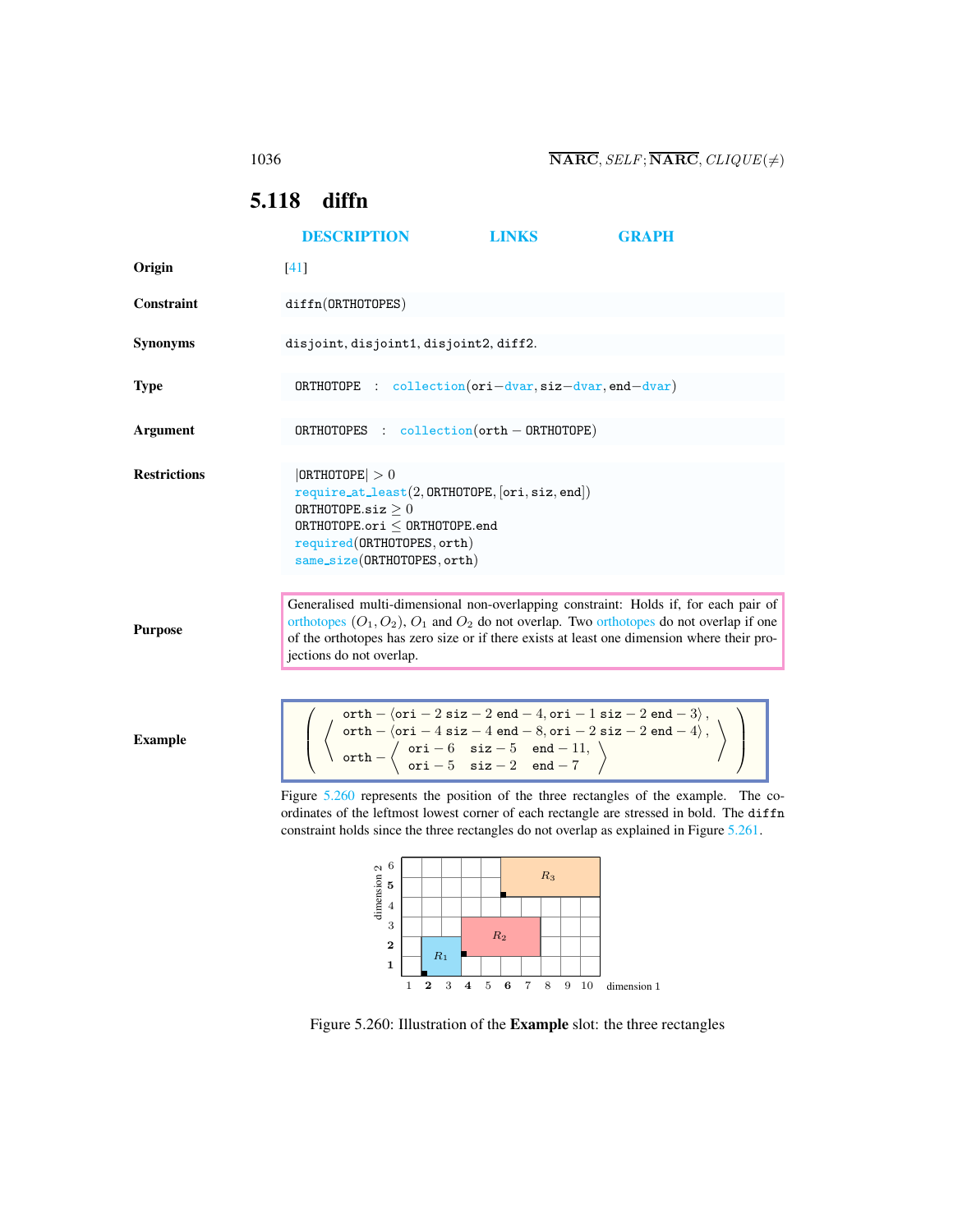

<span id="page-1-0"></span>Figure 5.261: Illustration of the Example slot: the reasons (A), (B), (C) why the pairs of rectangles  $(R_1, R_2)$ ,  $(R_1, R_3)$ ,  $(R_2, R_3)$  do not overlap

| <b>All solutions</b> | Figure $5.262$ gives all solutions to the following non ground instance of the diffn con-<br>straint:<br>$X_1 \in [1,3], EX_1 \in [1,9], Y_1 \in [1,3], EY_1 \in [1,9],$<br>$X_2 \in [1,3], EX_2 \in [1,9], Y_2 \in [2,3], EY_2 \in [1,9],$<br>$X_3 \in [1,2], EX_3 \in [1,9], Y_3 \in [1,4], EY_3 \in [1,9],$<br>$X_4 \in [1,3], EX_4 \in [1,9], Y_4 \in [1,3], EY_4 \in [1,9],$<br>diffn $(\langle X_1 2 EX_1, Y_1 3 EY_1 \rangle, \ \langle X_2 3 EX_2, Y_2 2 EY_2 \rangle,$<br>$\langle X_3 \, 1 \, E X_3, Y_3 \, 4 \, E Y_3 \rangle, \ \langle X_4 \, 4 \, E X_4, Y_4 \, 1 \, E Y_4 \rangle \rangle.$                                                                                                                                                                                                                                                |  |  |
|----------------------|-----------------------------------------------------------------------------------------------------------------------------------------------------------------------------------------------------------------------------------------------------------------------------------------------------------------------------------------------------------------------------------------------------------------------------------------------------------------------------------------------------------------------------------------------------------------------------------------------------------------------------------------------------------------------------------------------------------------------------------------------------------------------------------------------------------------------------------------------------------|--|--|
| <b>Typical</b>       | 0RTHOTOPE  > 1<br>ORTHOTOPE.siz $>0$<br> ORTHOTOPES  > 1                                                                                                                                                                                                                                                                                                                                                                                                                                                                                                                                                                                                                                                                                                                                                                                                  |  |  |
| <b>Symmetries</b>    | • Items of ORTHOTOPES are permutable.                                                                                                                                                                                                                                                                                                                                                                                                                                                                                                                                                                                                                                                                                                                                                                                                                     |  |  |
|                      | • Items of ORTHOTOPES.orth are permutable (same permutation used).                                                                                                                                                                                                                                                                                                                                                                                                                                                                                                                                                                                                                                                                                                                                                                                        |  |  |
|                      | • ORTHOTOPES orth siz can be decreased to any value $\geq 0$ .                                                                                                                                                                                                                                                                                                                                                                                                                                                                                                                                                                                                                                                                                                                                                                                            |  |  |
|                      | • One and the same constant can be added to the ori and end attributes of all items<br>of ORTHOTOPES.orth.                                                                                                                                                                                                                                                                                                                                                                                                                                                                                                                                                                                                                                                                                                                                                |  |  |
| Arg. properties      |                                                                                                                                                                                                                                                                                                                                                                                                                                                                                                                                                                                                                                                                                                                                                                                                                                                           |  |  |
|                      | Contractible wrt. ORTHOTOPES.                                                                                                                                                                                                                                                                                                                                                                                                                                                                                                                                                                                                                                                                                                                                                                                                                             |  |  |
| <b>Usage</b>         | The diffn constraint occurs in placement and scheduling problems. It was for instance<br>used for scheduling problems where one has to both assign each non-preemptive task to a<br>resource and fix its origin so that two tasks, which are assigned to the same resource, do not<br>overlap. When the resource is a set of persons to which non-preemptive tasks have to be<br>assigned this corresponds to so called <i>timetabling problems</i> . A second practical application<br>from the area of the design of memory-dominated embedded systems $[402]$ can be found<br>in [403]. Together with arithmetic and cumulative constraints, the diffn constraint was<br>used in $[401]$ for packing more complex shapes such as angles. Figure 5.263 illustrates the<br>angle packing problem on an instance involving 10 angles taken from $[401]$ . |  |  |
|                      | One other packing problem attributed to S. Golomb is to find the smallest square that can<br>contain the set of consecutive squares from $1 \times 1$ up to $n \times n$ so that these squares do not<br>overlap each other (see the smallest rectangle area problem).                                                                                                                                                                                                                                                                                                                                                                                                                                                                                                                                                                                    |  |  |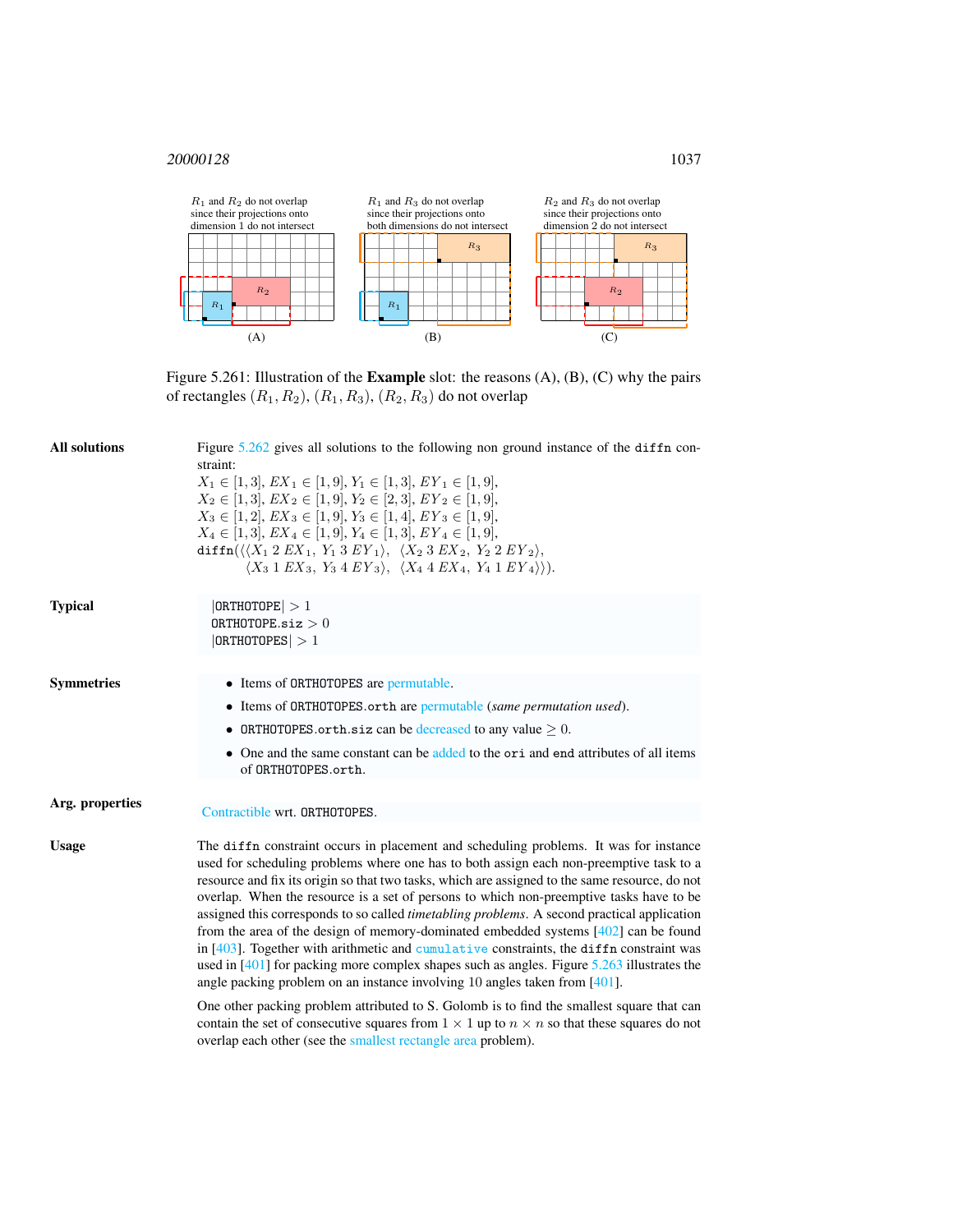

<span id="page-2-0"></span>Figure 5.262: All solutions corresponding to the non ground example of the diffn constraint of the All solutions slot

Remark Unlike the definition of the Purpose slot the original paper [41] introducing the diffn constraint imposes all orthotopes sizes to be different from 0. But it is convenient to allow variable sizes which can be assigned value 0 to model the fact that an orthotope can be skipped.

> When we have segments (respectively rectangles) the diffn constraint is referenced under the name disjoint1 (respectively disjoint2) in [SICStus Prolog](http://www.sics.se/sicstus/) [99]. When we have rectangles the diffn constraint is also called diff2 in  $JacOP$ . In [MiniZinc](http://www.minizinc.org/) (http:// www.minizinc.org/) the diffn constraint considers only rectangles.

> It was shown in [406, page 137] that, finding out whether a non-overlapping constraint between a set of rectangles has a solution or not is NP-hard. This was achieved by reduction from sequencing with release times and deadlines.

> In the two-dimensional case, when rectangles heights are all equal to one and when rectangles starts in the first dimension are all fixed, the diffn constraint can be rewritten as a k\_alldifferent constraint corresponding to a system of alldifferent constraints derived from the maximum cliques of the corresponding interval graph.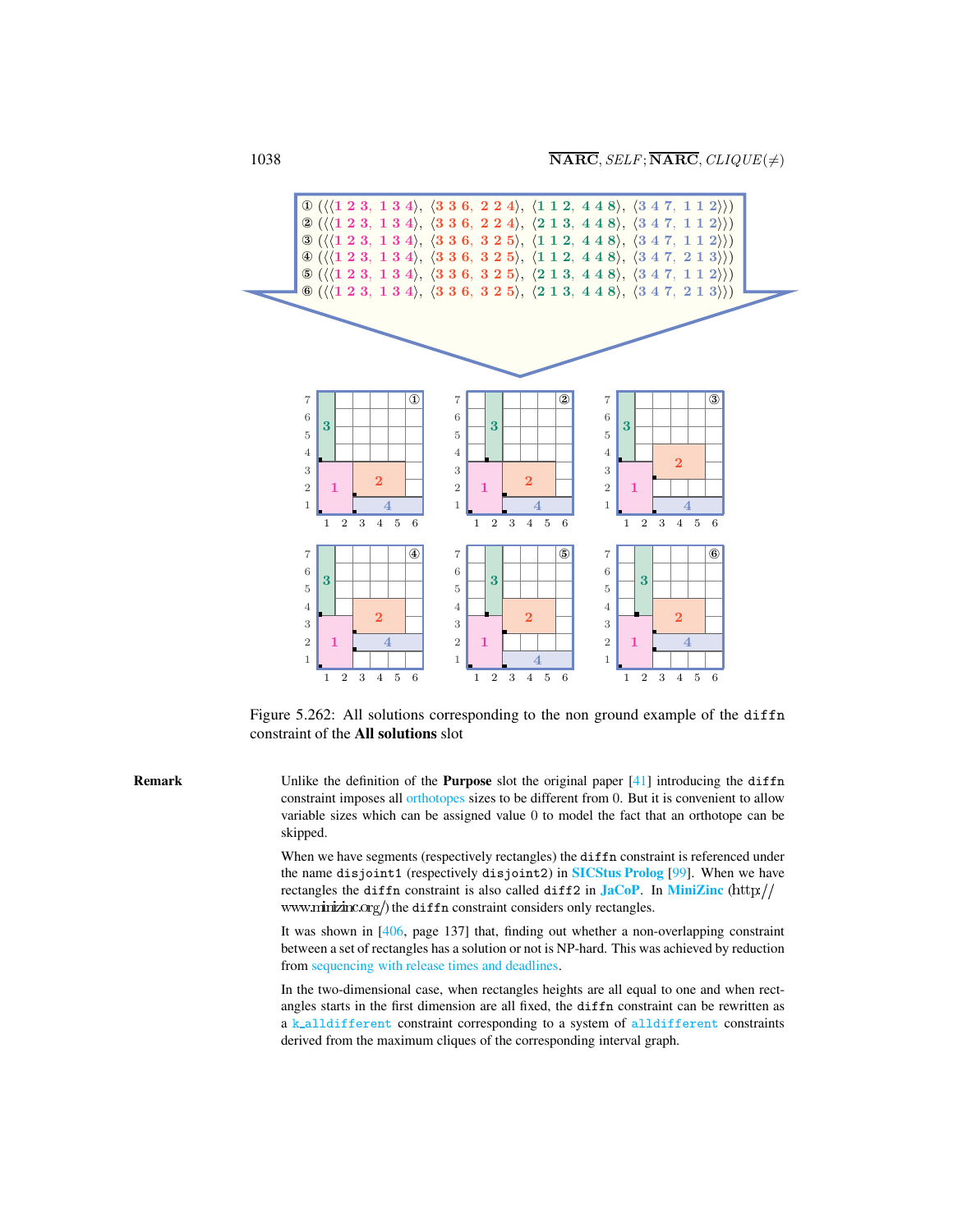

<span id="page-3-0"></span>Figure 5.263: A solution for the angle packing problem of items  $A_1 = [2, 4, 3, 1]$ ,  $A_2 = [2, 2, 1, 3], A_3 = [1, 3, 3, 2], A_4 = [2, 1, 4, 3], A_5 = [1, 7, 2, 2], A_6 = [1, 2, 5, 5],$  $A_7 = [6, 2, 2, 3], A_8 = [4, 2, 2, 1], A_9 = [3, 1, 1, 4], A_{10} = [3, 2, 1, 1].$ 

Algorithm Checking whether a diffn constraint for which all variables are fixed is satisfied or not is related to the Klee's measure problem: given a collection of axis-aligned multi-dimensional boxes, how quickly can one compute the volume of their union. Then the diffn constraint holds if the volume of the union is equal to the sum of the volumes of the different boxes.

> A first possible method for filtering non zero size orthotopes is to use constructive disjunction. The idea is to try out each alternative of a disjunction (e.g., given two orthotopes  $o_1$  and  $o_2$  that should not overlap, we successively assume for each dimension that  $o_1$  finishes before  $o_2$ , and that  $o_2$  finishes before  $o_1$ ) and to remove values that were pruned in all alternatives. For the two-dimensional case of diffn a second possible solution used in  $[361]$  is to represent explicitly the two-dimensional domain of the origin of each rectangle by a quadtree [367] and to accumulate all forbidden regions within this data structure. As for conventional domain variables, a failure occurs when a two-dimensional domain get empty. A third possible filtering algorithm based on sweep is described in [32].

> The thesis of J. Nelissen [292] considers the case where all rectangles have the same size and can be rotated from 90 degrees (i.e., the pallet loading problem.). For the  $n$ -dimensional case of diffn a filtering algorithm handling the fact that two objects do not overlap is given in [44].

> Extensions of the non-overlapping constraint to polygons and to more complex shapes are respectively described in [44] and in [356]. Specialised propagation algorithms for the squared squares problem [85] (based on the fact that no waste is permitted) are given in [181] and in [180].

> The cumulative constraint can be used as a *necessary condition* for the diffn constraint. Figure [5.265](#page-5-0) illustrates this point for the two-dimensional case. A first (respectively second) cumulative constraint is obtained by forgetting the  $y$ -coordinate (respectively the  $x$ -coordinate) of the origin of each rectangle occurring in a diffn constraint. Parts  $(B)$ and (C) respectively depict the cumulated profiles associated with the projection of the rectangles depicted by part  $(A)$  on the x and y axes.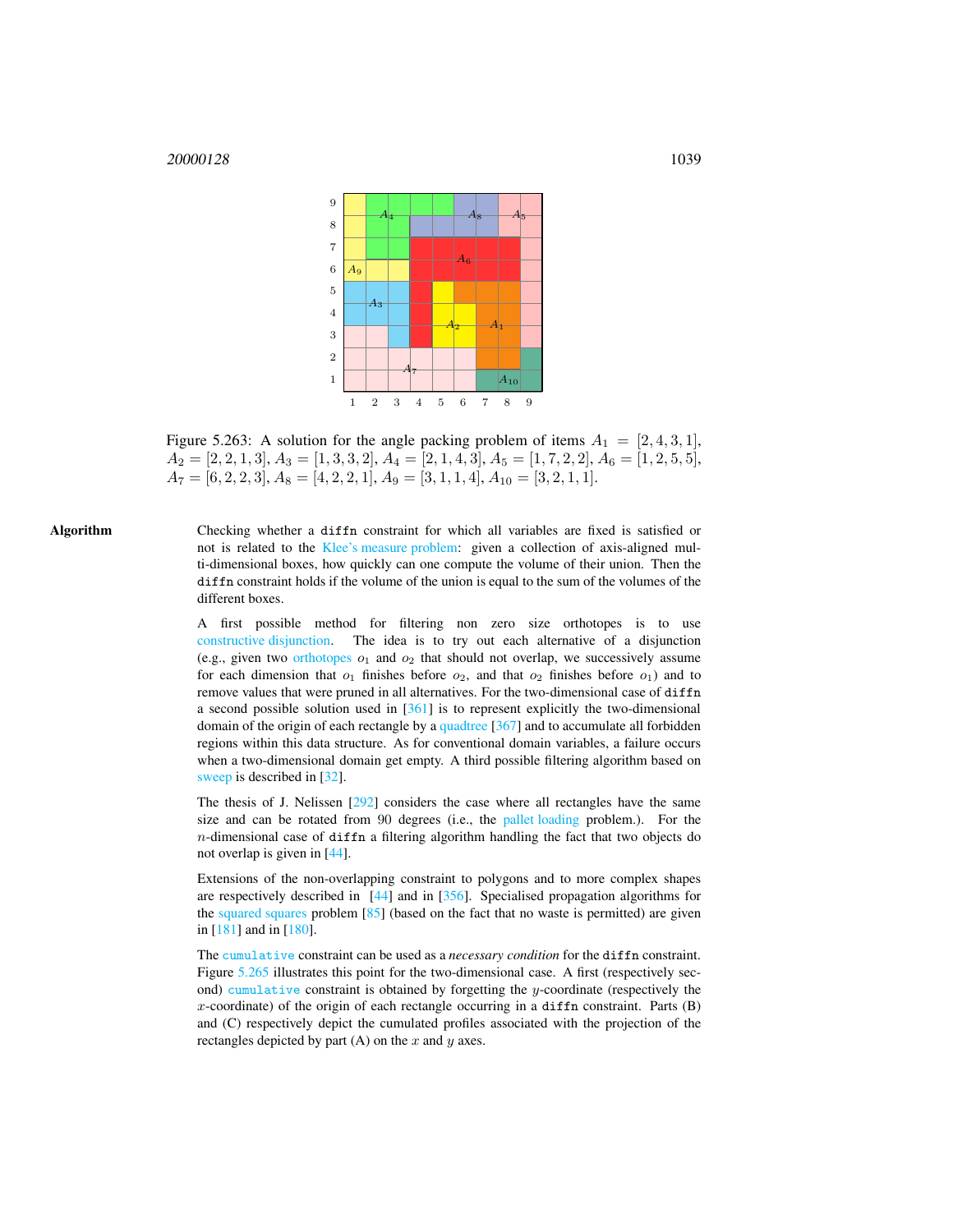

Figure 5.264: A hard instance from [292, page 165]: A solution for packing 99 rectangles of size  $5 \times 9$  into a rectangle of size  $86 \times 52$ 

The cumulative constraint is a necessary *but not sufficient condition* for the two-dimensional case of the diffn constraint. Figure [5.266](#page-5-1) illustrates this point on an example taken from [77] where one has to place the 8 rectangles  $R_1, R_2, R_3, R_4, R_5, R_6$ ,  $R_7$ ,  $R_8$  of respective size  $5 \times 2$ ,  $8 \times 2$ ,  $6 \times 1$ ,  $5 \times 1$ ,  $2 \times 1$ ,  $3 \times 1$ ,  $2 \times 2$  and  $1 \times 2$  in a big rectangle of size  $12 \times 4$ . As shown by Figure [5.266](#page-5-1) there is a cumulative solution where  $R_8$  is split in two parts but M. Hujter proves in [221] that there is no solution where no rectangle is split.

In the context of n parallelepipeds that have to be packed  $[187, 261]$  within a box of sizes  $X \times Y \times Z$  one can proceed as follows for stating three cumulative constraints. The  $i^{th}$ (with  $i \in [1, n]$ ) parallelepiped is described by the following attributes:

- $ox_i$ ,  $oy_i$ ,  $oz_i$  (with  $i \in [1, n]$ ) the coordinates of its origin on the x, y and z-axes.
- $sx_i, sy_i, sz_i$  (with  $i \in [1, n]$ ) its sizes on the x, y and z-axes.
- $px_i, py_i, pz_i$  (with  $i \in [1, n]$ ) the surfaces of its projections onto the planes  $yz, xz$ , and xy respectively equal to  $sy_i sz_i$ ,  $sx_i sz_i$ , and  $sx_i sy_i$ .
- $v_i$  its volume (equal to  $sx_i sy_i sz_i$ ).

For the placement of  $n$  parallelepipeds we get the following necessary conditions that respectively correspond to three cumulative constraints on the planes  $yz$ ,  $xz$ , and  $xy$ :

$$
\begin{cases} \forall i \in [1, X] : \sum_{j \mid \sigma x_j \leq i \leq \sigma x_j + s x_j - 1} px_j \leq YZ \\ \forall i \in [1, Y] : \sum_{j \mid \sigma y_j \leq i \leq \sigma y_j + s y_j - 1} py_j \leq XZ \\ \forall i \in [1, Z] : \sum_{j \mid \sigma z_j \leq i \leq \sigma z_j + s z_j - 1} pz_j \leq XY \end{cases}
$$

Reformulation Based on the fact that two orthotopes do not overlap if there exists at least one dimension where their projections do not overlap one can reformulate the diffn(ORTHOTOPES) constraint as a disjunction of inequalities between the origin and the end attributes. In addition one has to link the origin, the size and the end attributes of each orthotope in each dimension.

> If we consider the example described in the Example slot we get the following reformulation: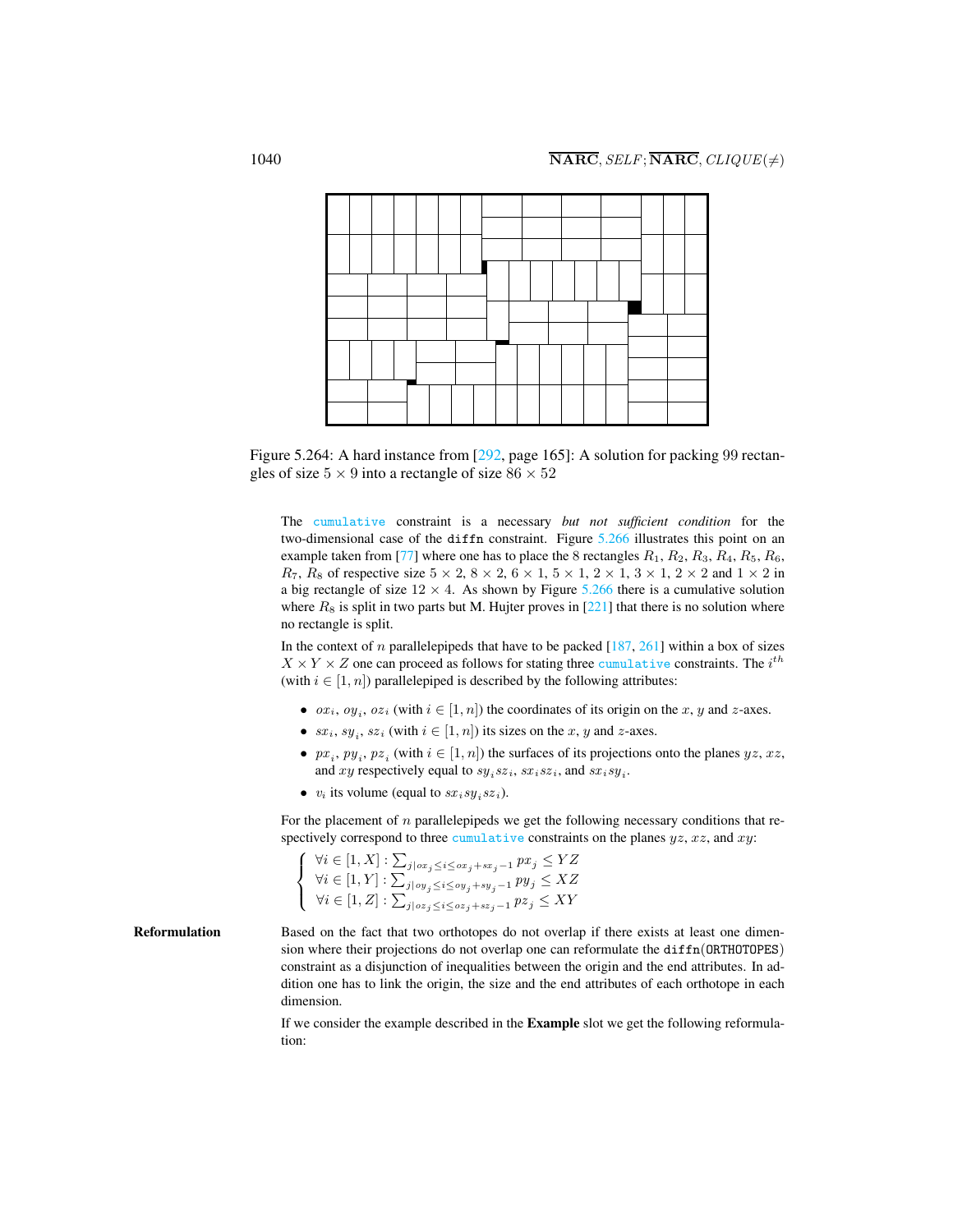

Figure 5.265: Looking from the perspective of the cumulative constraint in a two-dimensional rectangles placement problem: projecting the three rectangles of (A) on the  $x$  axis (B) and on the  $y$  axis (C)

<span id="page-5-0"></span>

Figure 5.266: Illustrating the necessary but not sufficient placement condition: the rectangle  $R_8$  is split in two parts

- <span id="page-5-1"></span>• 4 = 2+2 (*link between the origin, size and end in dimension* 1 *of the first orthotope*),
- $\bullet$   $4 = 1+3$  (*link between the origin, size and end in dimension* 2 *of the first orthotope*),
- 8 = 4 + 4 (*link between the origin, size and end in dimension* 1 *of the second*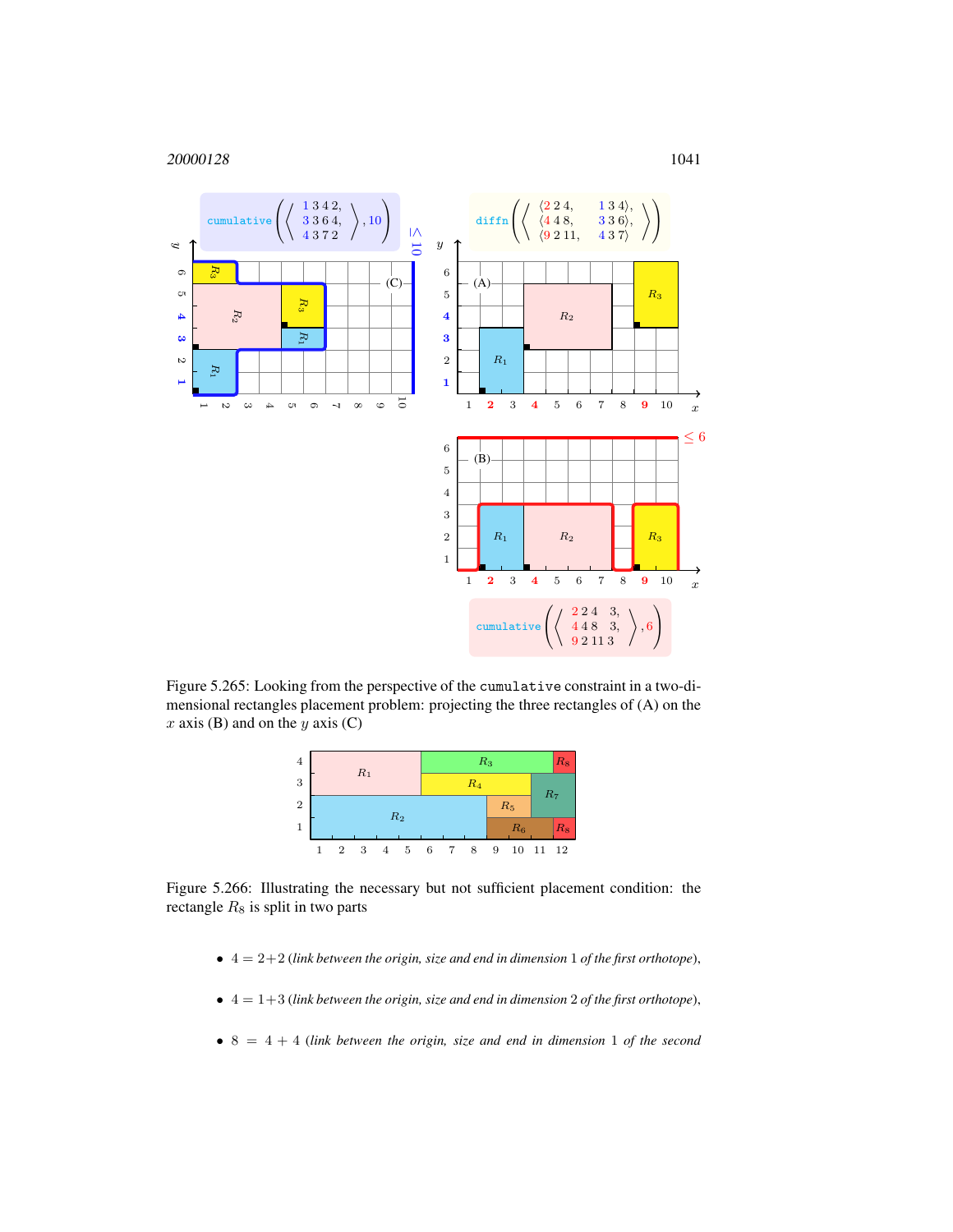*orthotope*),

- $\bullet$  6 = 3 + 3 (*link between the origin, size and end in dimension* 2 *of the second orthotope*),
- 11 = 9 + 2 (*link between the origin, size and end in dimension* 1 *of the third orthotope*),
- 7 = 4+3 (*link between the origin, size and end in dimension* 2 *of the third orthotope*),
- 4 ≤ 4 ∨ 8 ≤ 2 ∨ 4 ≤ 3 ∨ 6 ≤ 1 (*non-overlapping between the first and second orthotopes*),
- 4 ≤ 9 ∨ 11 ≤ 2 ∨ 4 ≤ 4 ∨ 7 ≤ 1 (*non-overlapping between the first and third orthotopes*),
- 8 ≤ 9 ∨ 11 ≤ 4 ∨ 6 ≤ 4 ∨ 7 ≤ 3 (*non-overlapping between the second and third orthotopes*).
- Systems [geost](http://www.emn.fr/z-info/choco-solver/tex/documentation/choco-doc.pdf) in [Choco](http://choco.emn.fr/), [nooverlap](http://www.gecode.org/doc/3.7.0/reference/group__TaskModelIntGeoPacking.html) in [Gecode](http://www.gecode.org/), [diff2](http://jacopapi.osolpro.com/JaCoP/constraints/Diff2.html) in [JaCoP](http://www.jacop.eu/), [diff](http://jacopapi.osolpro.com/JaCoP/constraints/Diff.html) in JaCoP, [disjoint](http://jacopapi.osolpro.com/JaCoP/constraints/Disjoint.html) in [JaCoP](http://www.jacop.eu/), disjoint conditional in JaCoP, [diffn](http://www.g12.cs.mu.oz.au/minizinc/downloads/doc-1.4/mzn-globals.html#diffn) in [MiniZinc](http://www.g12.cs.mu.oz.au/minizinc/).
- <span id="page-6-0"></span>Used in diffn\_column, diffn\_include, place\_in\_pyramid.

See also common keyword: calendar (multi-site employee scheduling with calendar constraints, *scheduling with machine choice, calendars and preemption*), diffn\_column, diffn\_include (*geometrical constraint,orthotope*), geost, geost\_time, non overlap sboxes *(geometrical constraint,non-overlapping)*, visible *(geometrical constraint)*.

implied by: orths are connected.

implies: cumulative *(implies one* cumulative *constraint for each dimension)*.

related: cumulative two d *(*cumulative two d *is a necessary condition for* [diffn](#page-0-2)*: forget one dimension when the number of dimensions is equal to 3), lex\_chain\_less,* lex chain lesseq *(lexicographic ordering on the origins of* tasks*,* rectangles*,* . . .*)*, two\_orth\_column, two\_orth\_include.

specialisation: all min dist *(*orthotope *replaced by* line segment*, of same length)*, alldifferent *(*orthotope *replaced by* variable*)*, cumulatives *(*orthotope *replaced by* task *with* machine assignment *and* origin *attributes)*, disjunctive *(orthotope replaced by* task *of* heigth 1*)*, k alldifferent *(when rectangles heights are all equal to* 1 *and rectangles starts in the first dimension are all fixed)*, lex alldifferent *(*orthotope *replaced by* vector*)*.

used in graph description: orth\_link\_ori\_siz\_end, two\_orth\_do\_not\_overlap.

Keywords **application area:** floor planning problem. characteristic of a constraint: core. combinatorial object: pentomino.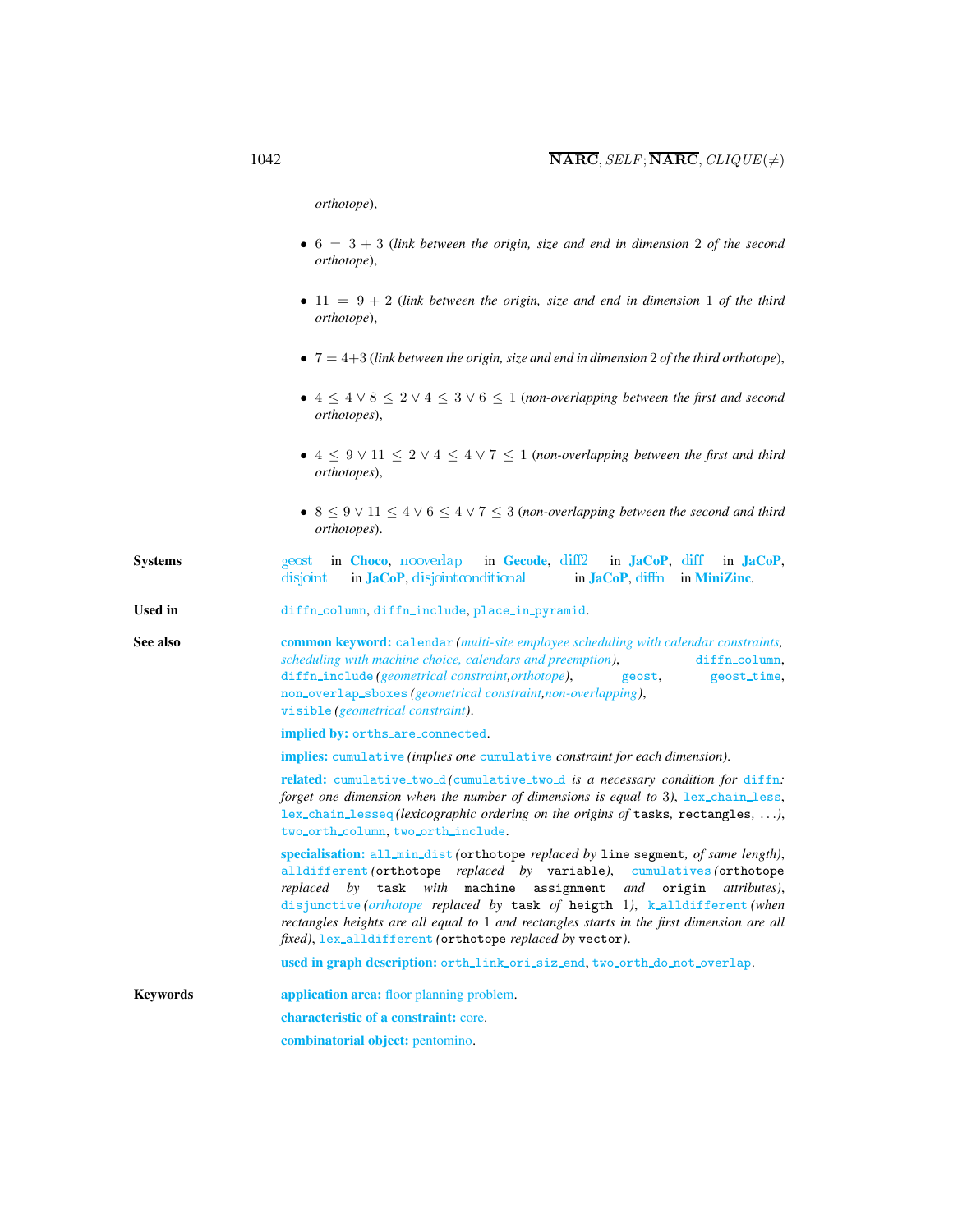complexity: sequencing with release times and deadlines.

constraint arguments: business rules.

constraint type: decomposition, timetabling constraint, relaxation.

filtering: Klee measure problem, sweep, quadtree, compulsory part, constructive disjunction, SAT.

geometry: geometrical constraint, orthotope, polygon, non-overlapping.

heuristics: heuristics for two-dimensional rectangle placement problems.

modelling: disjunction, assignment dimension, assignment to the same set of values, assigning and scheduling tasks that run in parallel, relaxation dimension, sequence dependent set-up, multi-site employee scheduling with calendar constraints, scheduling with machine choice, calendars and preemption.

modelling exercises:<br>
assignment to the same set of values, assigning and scheduling tasks that run in parallel, relaxation dimension, sequence dependent set-up, multi-site employee scheduling with calendar constraints, scheduling with machine choice, calendars and preemption.

problems: strip packing, two-dimensional orthogonal packing, pallet loading.

puzzles: squared squares, packing almost squares, Partridge, pentomino, Shikaku, smallest square for packing consecutive dominoes, smallest square for packing rectangles with distinct sizes, smallest rectangle area, Conway packing problem.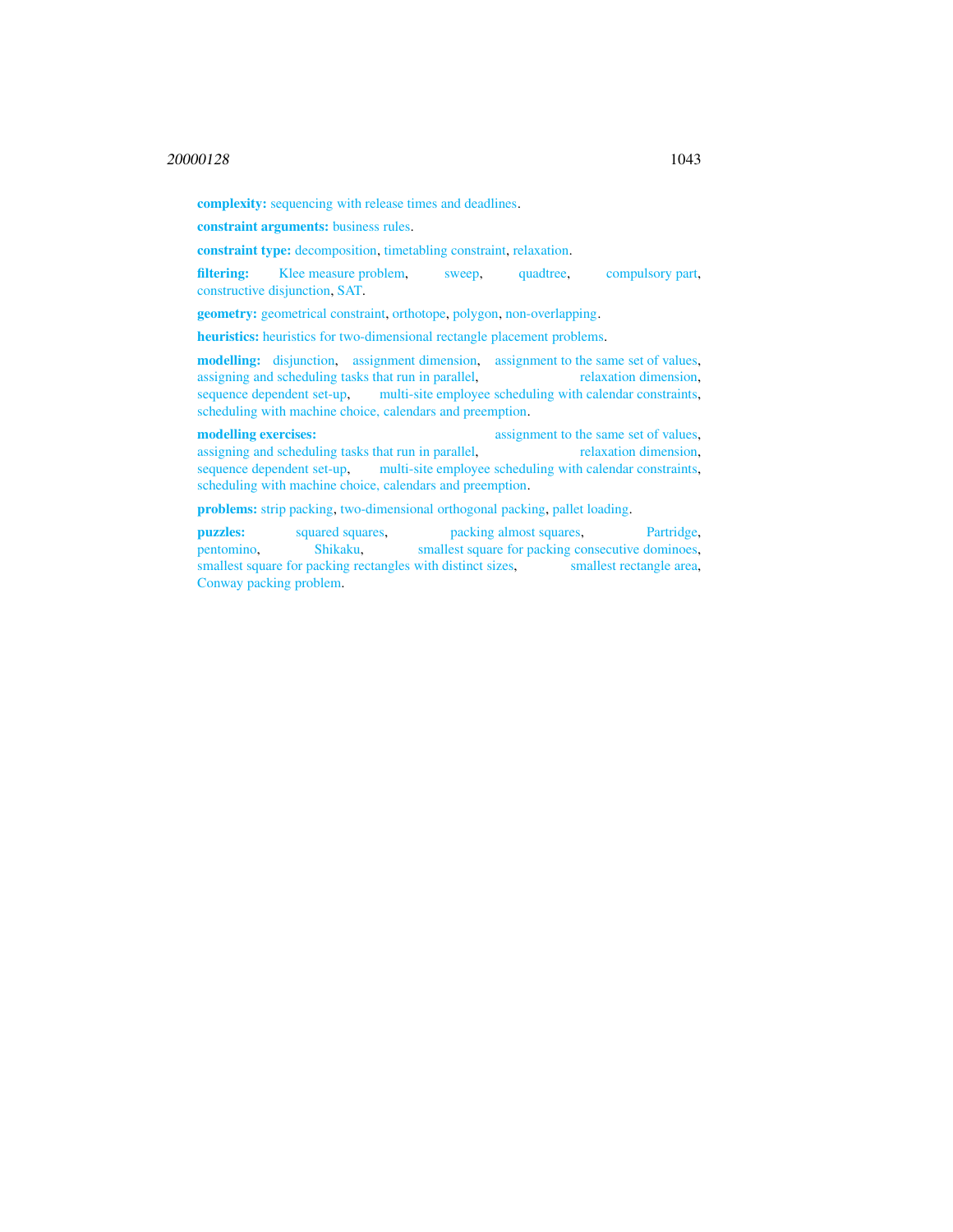| Arc input( $s$ )     | ORTHOTOPES                                                      |  |  |  |
|----------------------|-----------------------------------------------------------------|--|--|--|
| Arc generator        | $SELF \mapsto$ collection(orthotopes)                           |  |  |  |
| Arc arity            | 1                                                               |  |  |  |
| Arc constraint(s)    | orth_link_ori_siz_end(orthotopes.orth)                          |  |  |  |
| Graph property(ies)  | $NARC =  ORTHOTOPES $                                           |  |  |  |
|                      |                                                                 |  |  |  |
| Arc input $(s)$      | ORTHOTOPES                                                      |  |  |  |
| Arc generator        | $CLIQUE(\neq) \rightarrow collection(orthotopes1, orthotopes2)$ |  |  |  |
| Arc arity            | $\overline{2}$                                                  |  |  |  |
| Arc constraint $(s)$ | two_orth_do_not_overlap(orthotopes1.orth,orthotopes2.orth)      |  |  |  |
| Graph property(ies)  | $NARC =  ORTHOTOPES  *  ORTHOTOPES  -  ORTHOTOPES $             |  |  |  |
|                      |                                                                 |  |  |  |

Graph model The diffn constraint is expressed by using two graph constraints:

- The first graph constraint forces for each dimension and for each orthotope the link between the corresponding ori, siz and end attributes.
- The second graph constraint imposes each pair of distinct orthotopes to not overlap.

Parts (A) and (B) of Figure [5.267](#page-8-1) respectively show the initial and final graph associated with the second graph constraint of the Example slot. Since we use the NARC graph property, the arcs of the final graph are stressed in bold.



<span id="page-8-1"></span>Figure 5.267: Initial and final graph of the diffn constraint

Signature Since |ORTHOTOPES| is the maximum number of vertices of the final graph of the first graph constraint we can rewrite  $NARC = |ORTHOTOPES|$  to  $NARC \ge |ORTHOTOPES|$ . This leads to simplify **NARC** to **NARC**.

<span id="page-8-0"></span>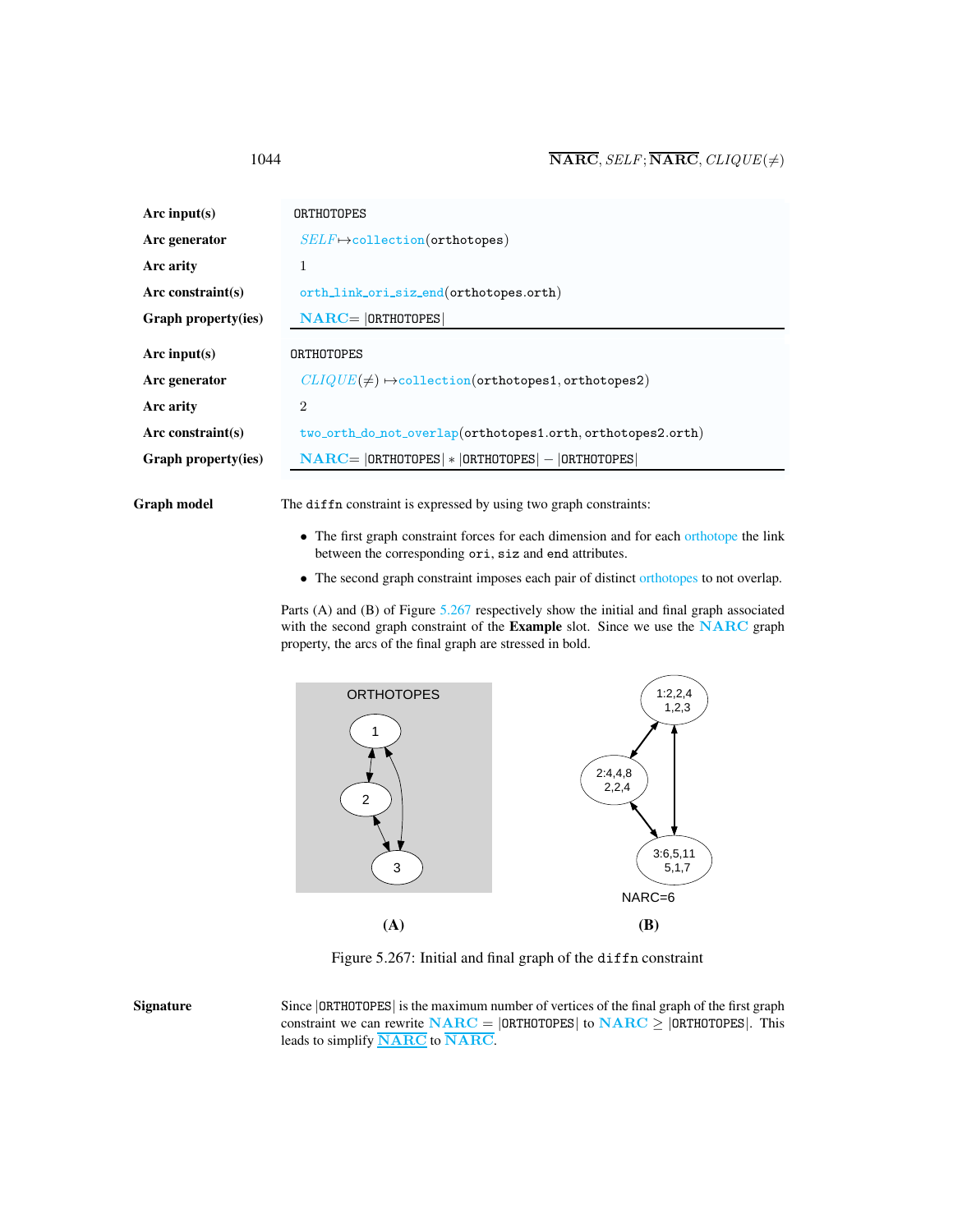Since we use the  $CLIQUE(\neq)$  arc generator on the ORTHOTOPES collection, |ORTHOTOPES| · |ORTHOTOPES| − |ORTHOTOPES| is the maximum number of vertices of the final graph of the second graph constraint. Therefore we can rewrite NARC  $=$  |ORTHOTOPES| · |ORTHOTOPES| – |ORTHOTOPES| to  $\overline{\text{NARC}}$   $\geq$  |ORTHOTOPES| ·  $|ORTHOTOPES| - |ORTHOTOPES|$ . Again, this leads to simplify  $\overline{\text{NARC}}$  to  $\overline{\text{NARC}}$ .

#### EXERCISE 1 (checking whether a ground instance holds or not)*[a](#page-9-0)*

- A. Does the constraint diffn $(\langle 1 1 1, 2 2 4 \rangle, \langle 5 1 6, 4 1 5 \rangle)$  hold?
- **B.** Does the constraint diffn( $\langle 2 2 4, 3 2 5 \rangle$ ,  $\langle 4 3 7, 4 2 6 \rangle$ ,  $(8 2 10, 2 3 5)$  hold?
- **C.** Does the constraint diffn( $\langle \langle 2 \ 2 \ 4, 2 \ 2 \ 4 \rangle, \langle 4 \ 5 \ 9, 4 \ 2 \ 6 \rangle$ ,  $(8 2 10, 2 3 5)$  hold?
- **D.** Does the constraint diffn( $\langle \langle 3 2 5 \rangle, \langle 4 0 4 \rangle, \langle 6 3 9 \rangle \rangle$ ) hold?
- *<sup>a</sup>*Hint: go back to the definition of diffn.

## <span id="page-9-0"></span>EXERCISE 2 (finding [a](#page-9-1)ll solutions)<sup>*a*</sup>

Give all the solutions to the constraint:

$$
\begin{cases}\nOX_1 \in [1,5], & EX_1 \in [1,5], & OY_1 \in [1,5], & EY_1 \in [1,5], \\
OX_2 \in [1,5], & EX_2 \in [1,5], & OY_2 \in [1,5], & EY_2 \in [1,5], \\
OX_3 \in [1,5], & EX_3 \in [1,5], & OY_3 \in [1,5], & EY_3 \in [1,5], \\
\text{diffn}\n\left( \begin{array}{ccc}\n\langle OX_1 & 1 & EX_1, & OY_1 & 3 & EV_1 \rangle, \\
\langle OX_2 & 4 & EX_2, & OY_2 & 1 & EV_2 \rangle, \\
\langle OX_3 & 3 & EX_3, & OY_3 & 3 & EY_3 \rangle\n\end{array} \right)\n\end{cases}
$$

<span id="page-9-1"></span>*<sup>a</sup>*Hint: consider rectangles by decreasing surface and focus on the coordinates of their origins  $(OX_3, OY_3)$ ,  $(OX_2, OY_2)$  and  $(OX_1, OY_1)$ ; enumerate solutions in lexicographic order of  $(OX<sub>3</sub>, OY<sub>3</sub>)$ .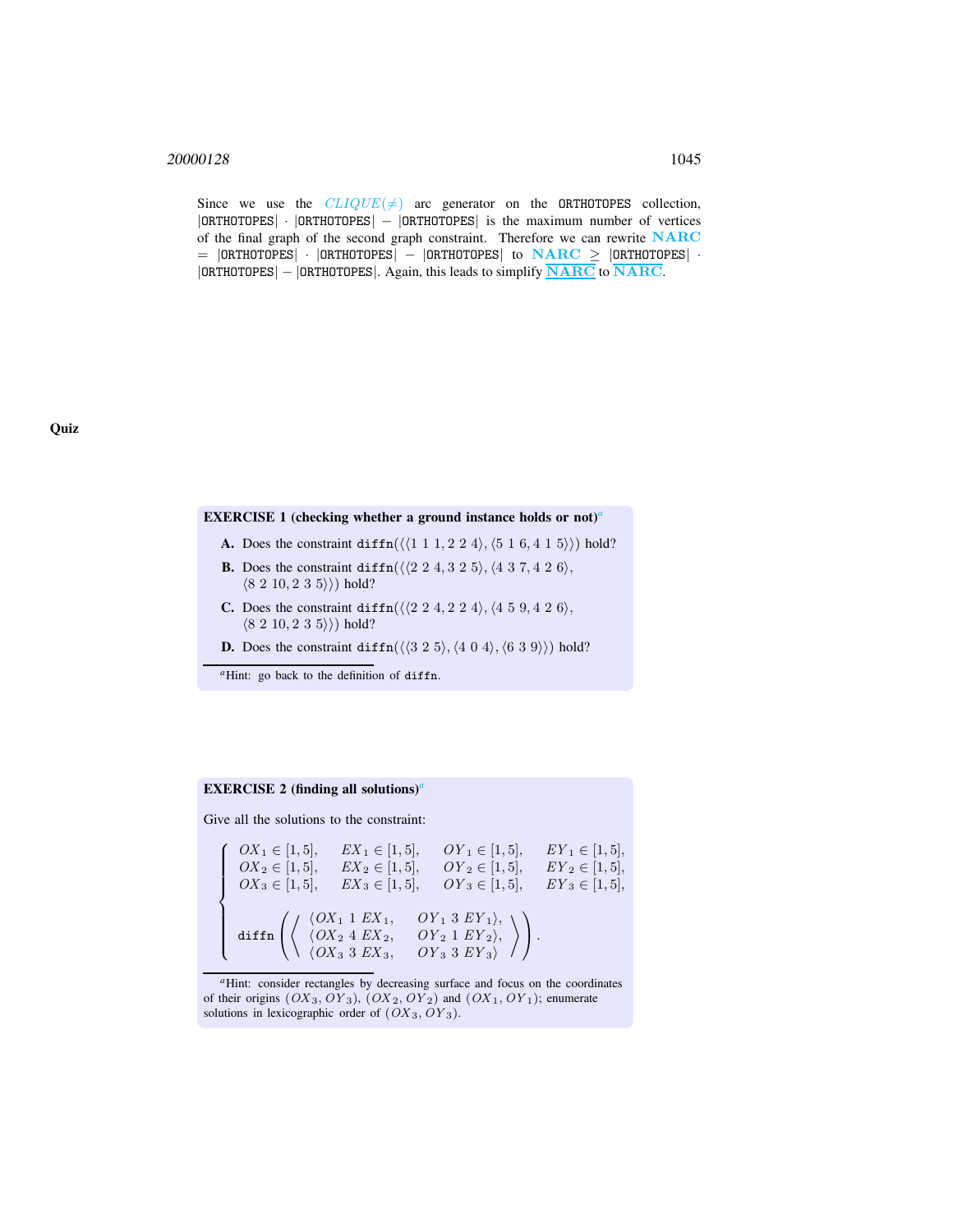#### EXERCISE 3 (finding the unique solution)<sup>*[a](#page-10-0)*</sup>

Find the unique solution to the constraint:

| $OX_1 \in [1, 8],$<br>$OX_2 \in [1, 8],$<br>$OX_3 \in [1, 8],$<br>$OX_4 \in [1, 8],$<br>$OX_5 \in [1, 8],$ |                                                                                                                                                                                                                                                                                          | $EX_1 \in [1, 8],$<br>$EX_2 \in [1, 8],$<br>$EX_3 \in [1, 8],$<br>$EX_4 \in [1, 8],$<br>$EX_5 \in [1, 8],$ | $OY_1 \in [1, 8],$<br>$OY_2 \in [1, 8],$<br>$OY_3 \in [1, 8],$<br>$OY_4 \in [1, 8],$<br>$OY_5 \in [1, 8],$                                                                                                            | $EY_1 \in [1, 8],$<br>$EY_2 \in [1, 8],$<br>$EY_3 \in [1, 8],$<br>$EY_4 \in [1, 8],$<br>$EY_5 \in [1, 8],$ |  |
|------------------------------------------------------------------------------------------------------------|------------------------------------------------------------------------------------------------------------------------------------------------------------------------------------------------------------------------------------------------------------------------------------------|------------------------------------------------------------------------------------------------------------|-----------------------------------------------------------------------------------------------------------------------------------------------------------------------------------------------------------------------|------------------------------------------------------------------------------------------------------------|--|
| diffn                                                                                                      | $\int$ $\langle OX_1 \quad 2 \quad EX_1, \rangle$<br>$\left[\begin{array}{ccc} \langle O X_2 & 5 & EX_2, \ \langle O X_3 & 2 & EX_3, \end{array}\right]$<br>$\bigcup$ $\langle OX_4 \quad 4 \quad EX_4, \bigcup$<br>$\bigcup_{\{1\}}\bigcup_{3\}\{0X_5\}\ \ \frac{1}{3}\ \ \frac{1}{4},$ |                                                                                                            | $\begin{pmatrix}OY_1 & 5 & EY_1 \rangle, \\ OY_2 & 1 & EY_2 \rangle, \\ OY_3 & 4 & EY_3 \rangle, \\ OY_4 & 2 & EY_4 \rangle, \\ OY_5 & 3 & EY_5 \rangle, \\ 1 & 3 & 4 \rangle \end{pmatrix}.$<br>$1 \qquad 3 \quad 4$ |                                                                                                            |  |

<sup>*a*</sup>Hint: reason on whose compulsory parts of the projections of the rectangles onto the  $x$  and  $y$  axes.

#### EXERCISE 4 (degrees of viol[a](#page-10-1)tion for non-overlapping)<sup>*a*</sup>

A. Give the varia[b](#page-10-2)le-based degree of violation<sup> $b$ </sup> of the constraint

|  | $(3\;2\;5,$         | 426            |  |
|--|---------------------|----------------|--|
|  | 459,                | 527            |  |
|  | 6 2 8,              | 358            |  |
|  | $\mathbf 1$<br>- 8. | $\overline{2}$ |  |

- <span id="page-10-0"></span>B. Give the de[c](#page-10-3)omposition-based degree of violation<sup>c</sup> of the same constraint.
- C. In the decomposition-based degree of violation each violated binary constraint contributes  $+1$  to the degree of violation, which does not consider how much two orthotopes overlap. For the same constraint give the *overlap decomposition-based degree of violation* where the degree of violation of a binary no-overlap constraint is equal to the overlap between the corresponding orthotopes.
- D. Given two fixed orthotopes of the diffn constraint, propose a formula for computing how much these orthotopes overlap.

*<sup>a</sup>*Hint: focus on the rectangles that overlap; by changing one coordinate of a rectangle one can move it (A); count how many rectangles overlap (B); count how much each pair of rectangles overlaps (C).

*<sup>b</sup>*Given a constraint for which all variables are fixed, the *variable-based degree of violation* is the minimum number of variables to assign differently in order to satisfy the constraint.

<span id="page-10-3"></span><span id="page-10-2"></span><span id="page-10-1"></span>*<sup>c</sup>*Given a constraint that can be decomposed in a conjunction of binary constraints, the *decomposition-based degree of violation* is the number of binary constraints that do not hold.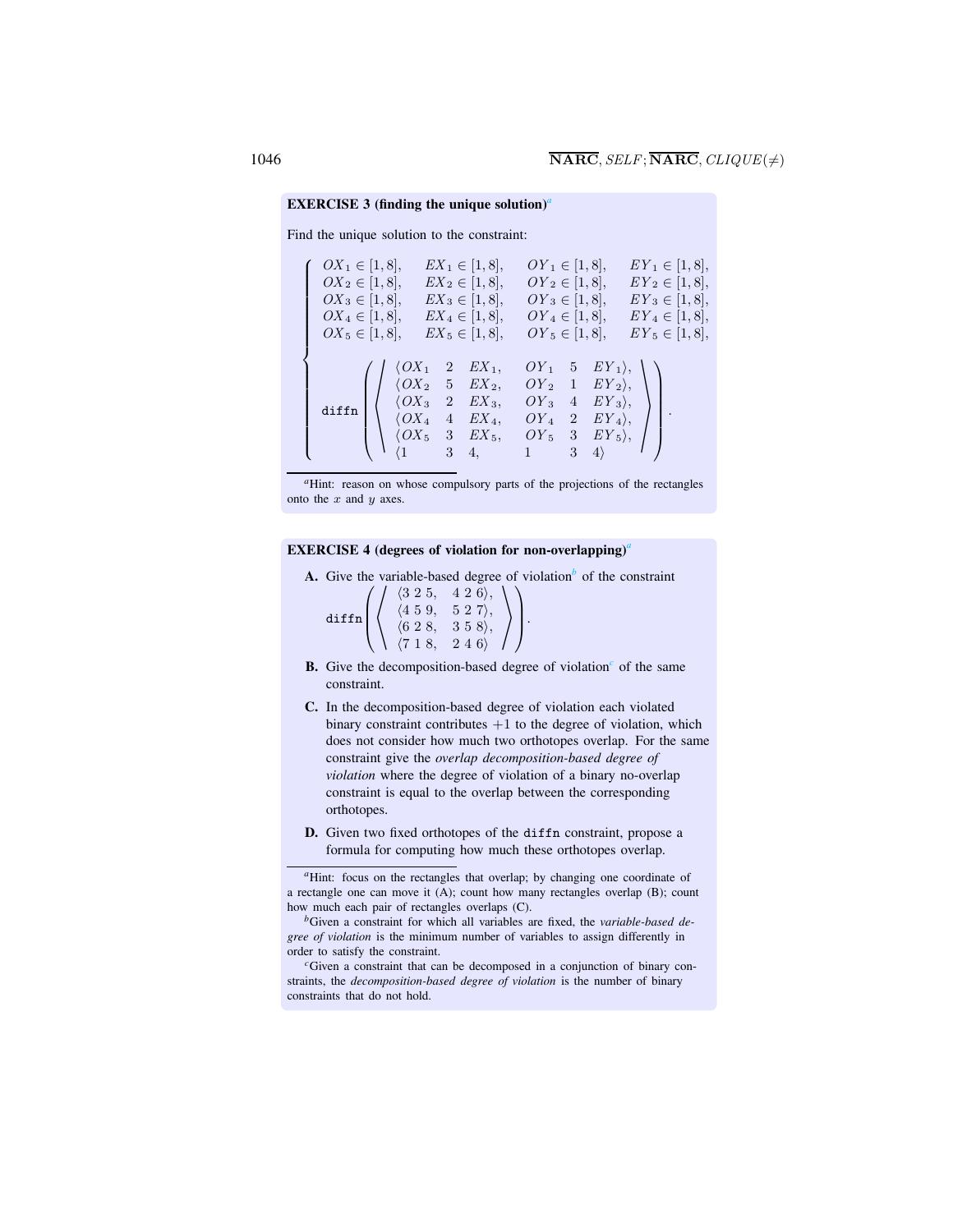## SOLUTION TO EXERCISE 1

- A. *No, since the first rectangle*  $\langle 1\ 1\ 1, 2\ 2\ 4 \rangle$  *is not well formed,*  $i.e., 1 + 1 \neq 1.$
- B. *Yes, since the three rectangles do not overlap:*
	- *Rectangles* ① *and* ② *do not overlap since their projections onto the* x *axis do not overlap,*
	- *Rectangles* ② *and* ③ *do not overlap since their projections onto the* x *axis do not overlap,*
	- *Rectangles* ① *and* ③ *do not overlap since their projections onto the* x *axis do not overlap.*
- C. *No, since rectangles* ② *and* ③ *overlap, i.e., their projections onto the* x *and* y *axes both overlap.*
- D. *Yes, since line segments* ① *and* ③ *do not overlap and since the size of line segment* ② *is zero.*





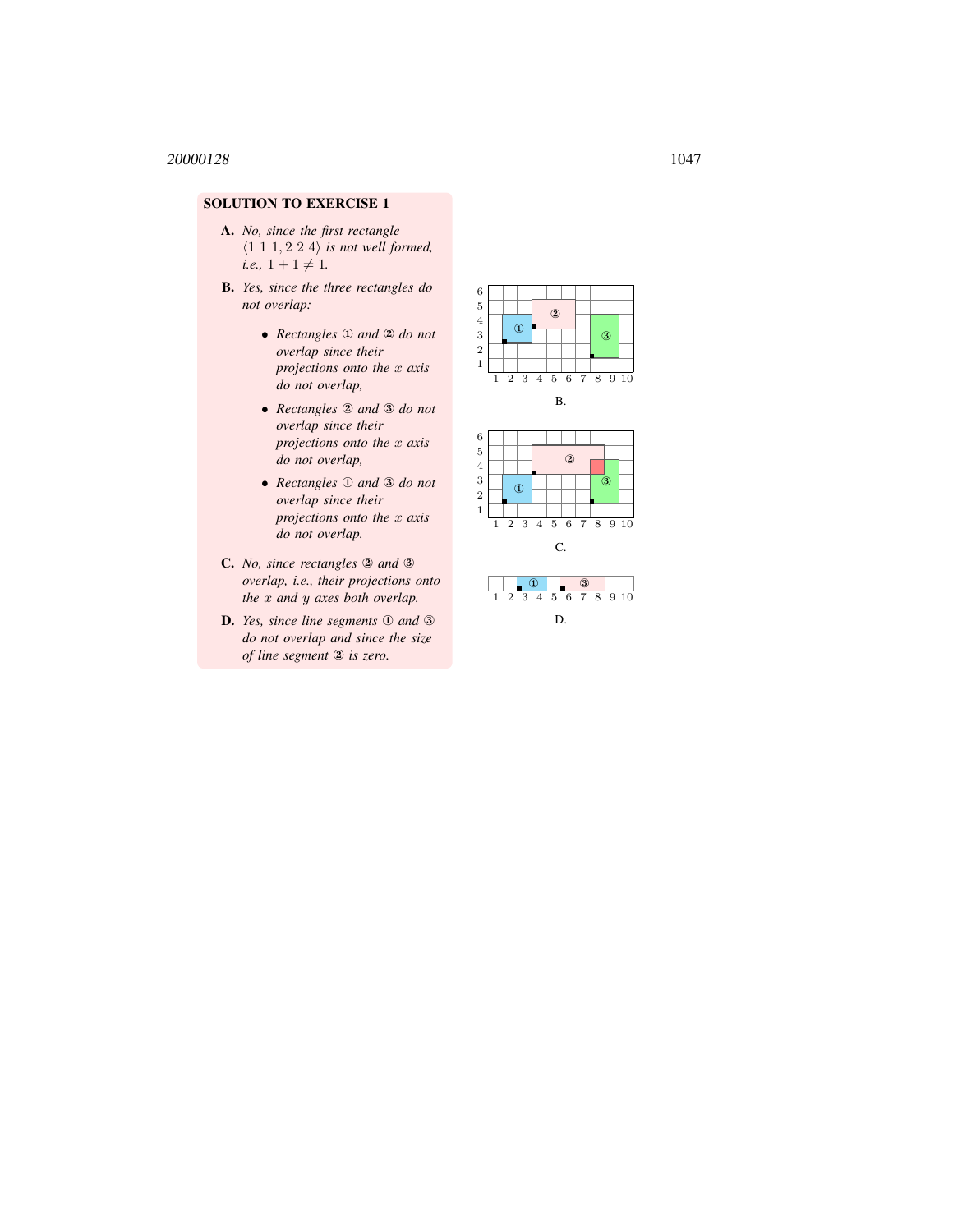

SOLUTION TO EXERCISE 2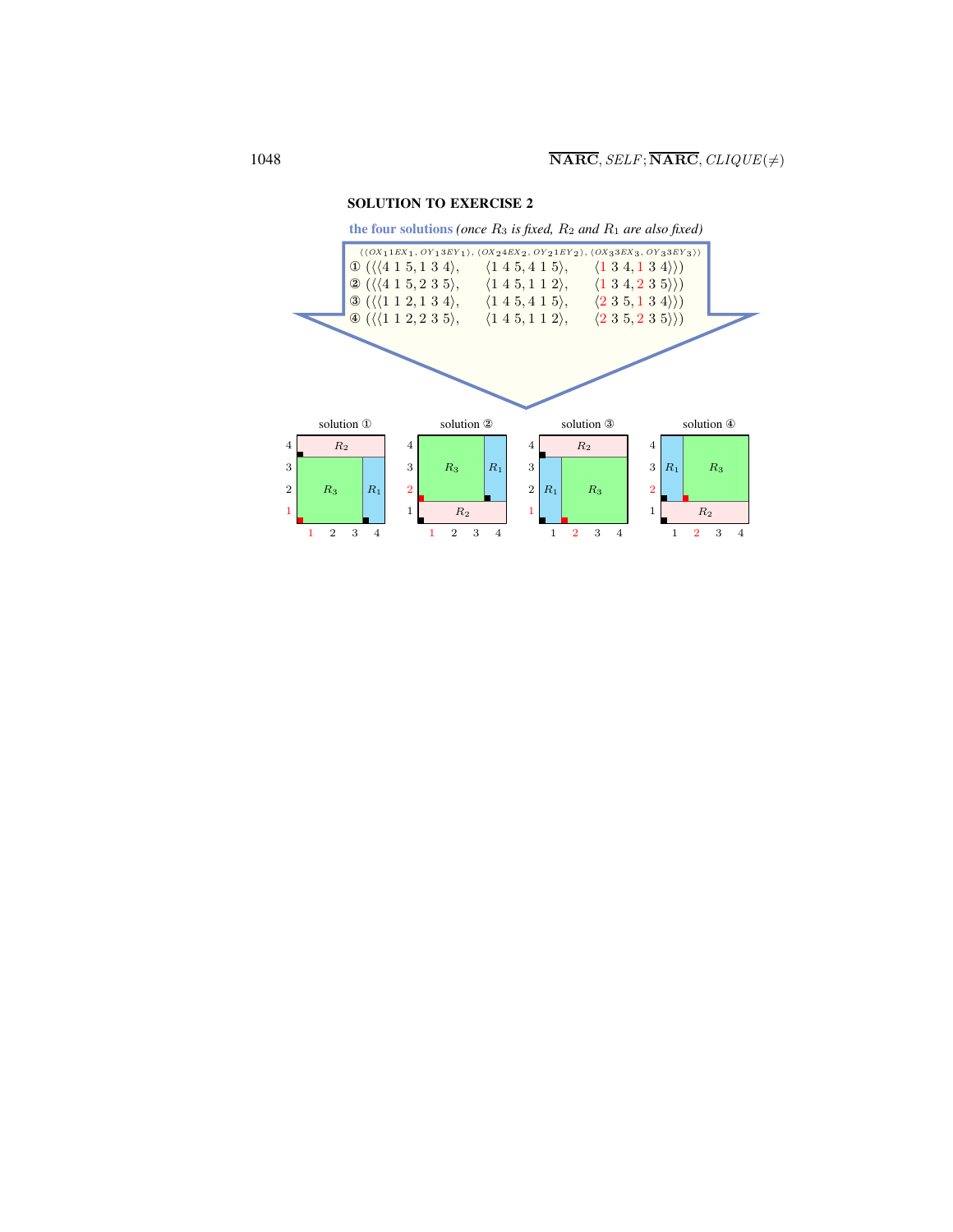### SOLUTION TO EXERCISE 3

*We go through the following reasoning steps:*

- A. [ *SELECTING THE* x *OR* y *AXIS FOR REASONING* ] *Among the rectangles that have the largest side lengths, i.e.,*  $R_1$  : 2  $\times$  5 *and*  $R_2$  : 5  $\times$  1*, we select the rectangle that has the largest surface, i.e., R<sub>1</sub>. Since the largest size of R<sub>1</sub> <i>is located in dimension* y *we first choose to reason on the compulsory parts of the projections of the rectangles onto the* y *axis.*
- B. *REASONING ON THE PROJECTIONS ONTO THE y AXIS We focus on the projections of the rectangles onto the* y *axis and gradually build the cumulated profile of their compulsory parts. Fixed (respectively not completely fixed) projections use a saturated (respectively unsaturated) colour. The gray square corresponds to an initially fixed square.*



- C. [*FILTERING A RECTANGLE WRT ONE OTHER RECTANGLE* ] *A no-overlap constraint between two rectangles can be represented as a disjunction with four alternatives:*
	- *on the* x *axis the first rectangle ends before the start of the second rectangle,*
	- *on the* x *axis the second rectangle ends before the start of the first rectangle,*
	- *on the* y *axis the first rectangle ends before the start of the second rectangle,*
	- *on the* y *axis the second rectangle ends before the start of the first rectangle.*

*If we consider the fixed*  $3 \times 3$  *gray square and the rectangle*  $R_4$  *we have*  $4 \leq OX_4 \vee EX_4 \leq 1 \vee 4 \leq 1 \vee 3 \leq 1$ *. The part*  $4 \leq 1 \vee 3 \leq 1$ *does not hold. Since the minimum value of* EX <sup>4</sup> *is equal to* 5 *the inequality*  $EX_4 \leq 1$  *does also not hold. Consequently*  $4 \leq OX_4$ *must hold and the minimum value of* OX <sup>4</sup> *is equal to* 4*. Moreover since the maximum value of*  $OX_4$  *is* 4 *we have*  $OX_4 = 4$ *.*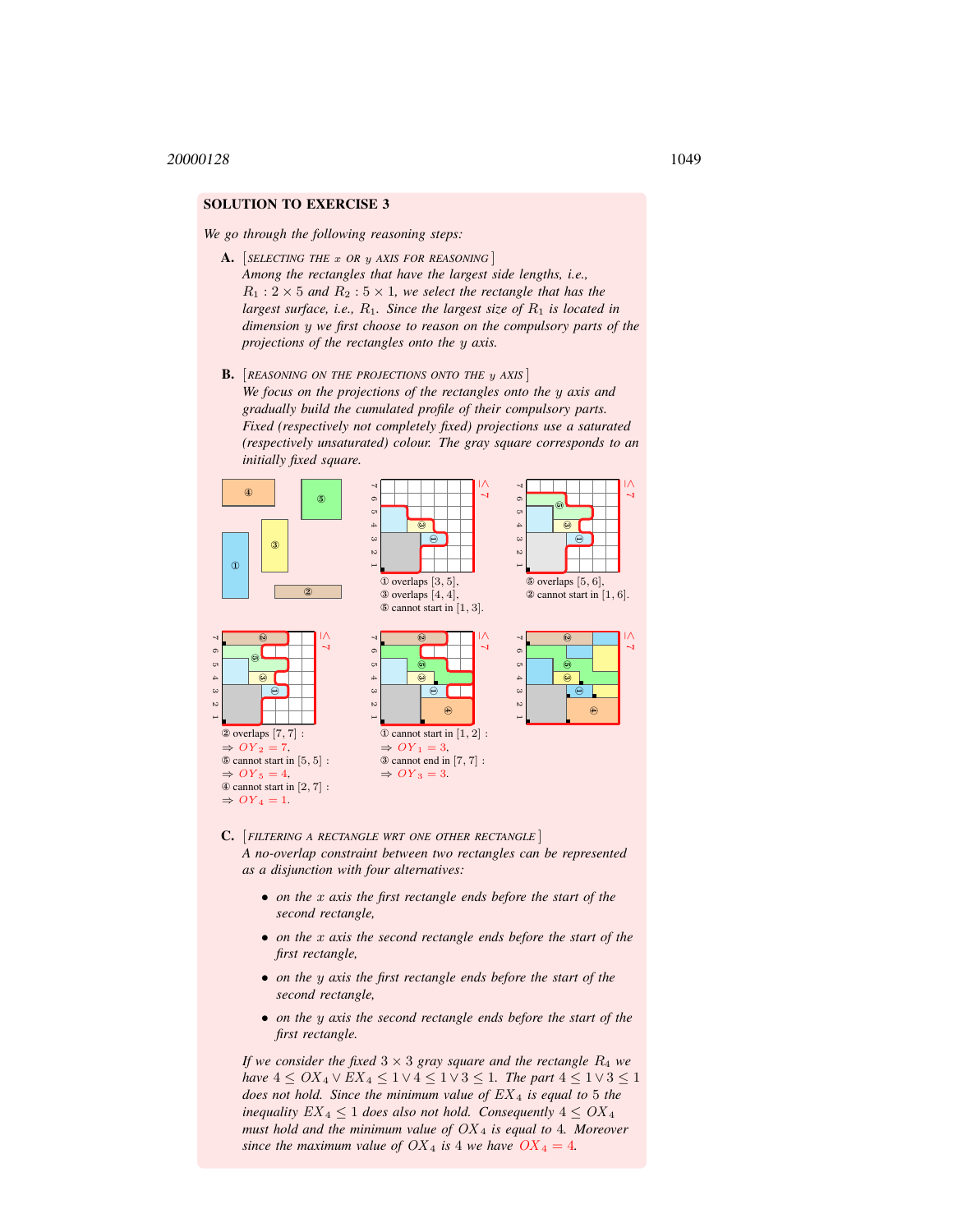## SOLUTION TO EXERCISE 3 (continued)

D. **[REASONING ON THE PROJECTIONS ONTO THE** x AXIS] *We focus on the projections of the rectangles onto the* x *axis and gradually build the cumulated profile of their compulsory parts. Fixed (respectively not completely fixed) projections use a saturated (respectively unsaturated) colour.*



E. [*PUTTING THINGS TOGETHER* ]

*For any pair of distinct rectangles* i, j *we check*

 $EX_i ≤ OX_j ∨ EX_j ≤ OX_i ∨ EY_i ≤ OY_j ∨ EY_j ≤ OY_i$ *, i.e., there exists at least one dimension where the projections of the two rectangles do not overlap. We obtain the following unique solution.*

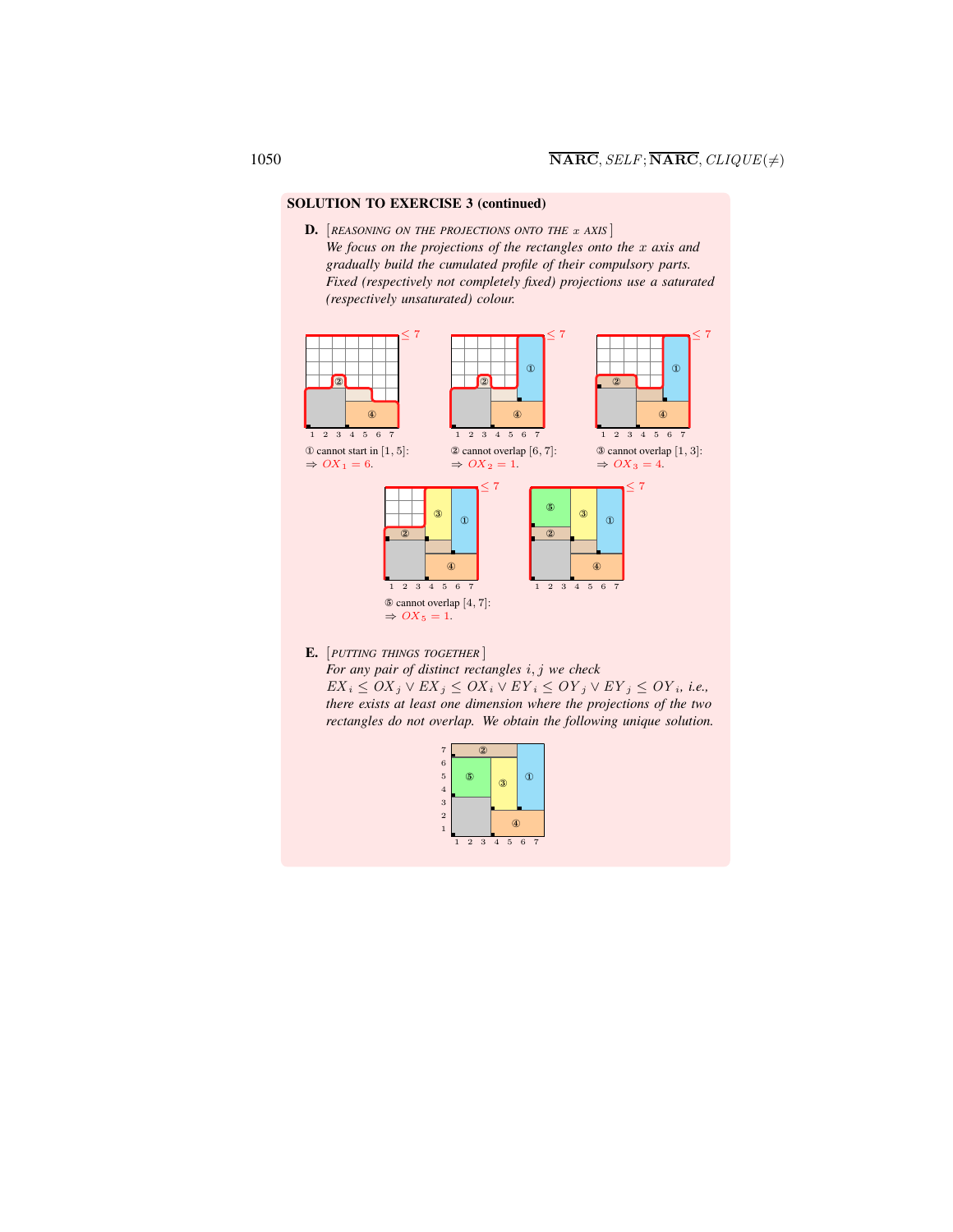## SOLUTION TO EXERCISE 4

A. *Since point* (7, 5) *is included in the three rectangles* ②*,* ③*,* ④*, (see Figure* (A1)*), we need to modify the attributes of at least two rectangles. Figure* (A2) *shows a solution where only rectangles* ② *and* ④ *are translated. Therefore the variable-based degree of violation is equal to* 2*.*



B. *Figure* (B) *shows the constraint network associated with the decomposition where each vertex corresponds to a rectangle and each edge to a binary no-overlap constraint between two rectangles. Edges where the corresponding binary constraint holds (respectively does not hold) are coloured in blue (in red). Consequently the decomposition-based degree of violation is equal to* 4 *(i.e., each pair (*①*,*②*), (*②*,*③*), (*②*,*④*), (*③*,*④*) corresponds to two overlapping rectangles).*